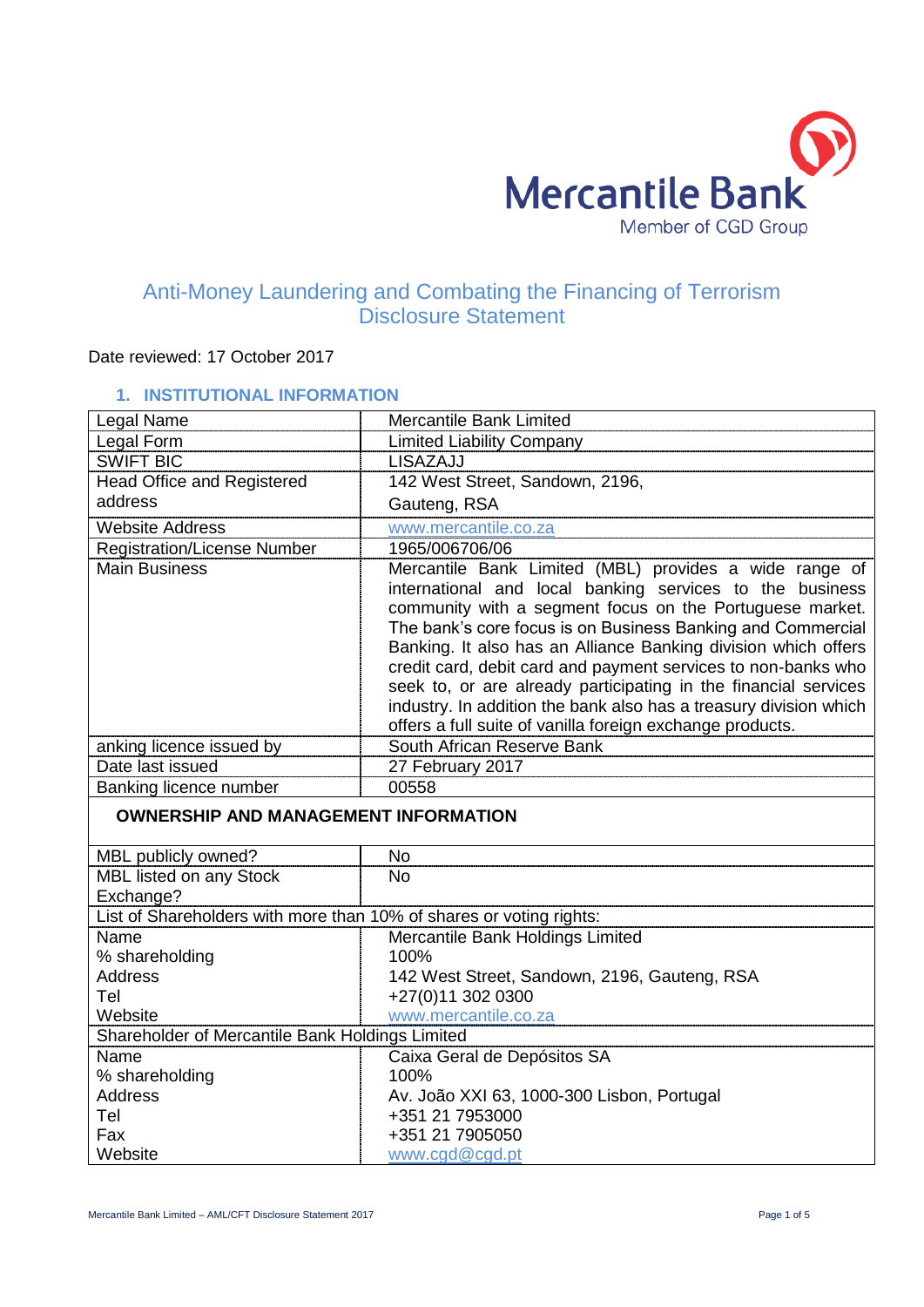| List of Executive and Non          | <b>Non-Executive - Acting Chairman</b>                       |
|------------------------------------|--------------------------------------------------------------|
| <b>Executive Directors of MBL</b>  | Gideon Petrus de Kock                                        |
|                                    |                                                              |
|                                    | <b>Chief Executive Officer</b>                               |
|                                    | Karl Rainer Kumbier                                          |
|                                    |                                                              |
|                                    | <b>Deputy Chief Executive Officer</b>                        |
|                                    | <b>Ricardo Simoes Calico</b>                                 |
|                                    |                                                              |
|                                    | <b>Independent Non-Executive Directors</b>                   |
|                                    | Louis Hyne                                                   |
|                                    | Aloysius Thebeetsile Ikalafeng                               |
|                                    | Tapiwa Hudson Njikizana                                      |
|                                    | Daphne Ramaisela Motsepe                                     |
|                                    |                                                              |
|                                    | https://www.mercantile.co.za/Stakeholder Relations/pages/Th  |
|                                    | e-Board-of-Directors.aspx                                    |
| <b>REGULATORY INFORMATION</b>      |                                                              |
| Name of Regulatory Authority:      | South African Reserve Bank                                   |
| Laws designed to prevent Money     | Financial Intelligence Centre Act (FICA)                     |
| Laundering and Terrorist           | Prevention of Organised Crime Act (POCA)                     |
| Financing to which MBL is          | Protection of Constitutional Democracy against Terrorist and |
| subject to:                        | <b>Related Activities Act (POCDATARA)</b>                    |
| Responsible Officer's information: |                                                              |
| Name                               | Eddie Agrella                                                |
| Title                              | Money Laundering Control Officer                             |
| <b>Address</b>                     | 142 West Street, Sandown, 2196                               |
| Telephone                          | +27(0)11 302 0635                                            |
| <b>Email address</b>               | eagrella@mercantile.co.za                                    |
|                                    |                                                              |
|                                    |                                                              |

# **2. RELEVANT INTERNATIONAL AND NATIONAL FRAMEWORK**

#### International Framework:

- 40 Recommendations of FAFT/GAFI (developed in 1990, revised in 1996, 2003, 2004 and 2012) – that provide a complete set of counter-measures against money laundering and terrorist financing covering the criminal justice system and law enforcement, the financial system and its regulation, and international co-operation.
- The Eastern and Southern African Anti-Money Laundering Group (ESAAMLG) that has as its objectives to adopt and implement the 40 Recommendations of the FATF; to apply anti-money laundering measures to all serious crimes; to implement measures to combat the financing of terrorism; and to implement any other measures contained in multilateral agreements and initiatives to which they subscribe for the prevention and control of the laundering of the proceeds of all serious crimes and the financing of terrorist activities.
- The Basel Committee on Banking Supervision provides a forum for regular cooperation on banking supervisory matters. Its objective is to enhance understanding of key supervisory issues and improve the quality of banking supervision worldwide. The well known Core Principles for Effective Banking Supervision has the following core principal: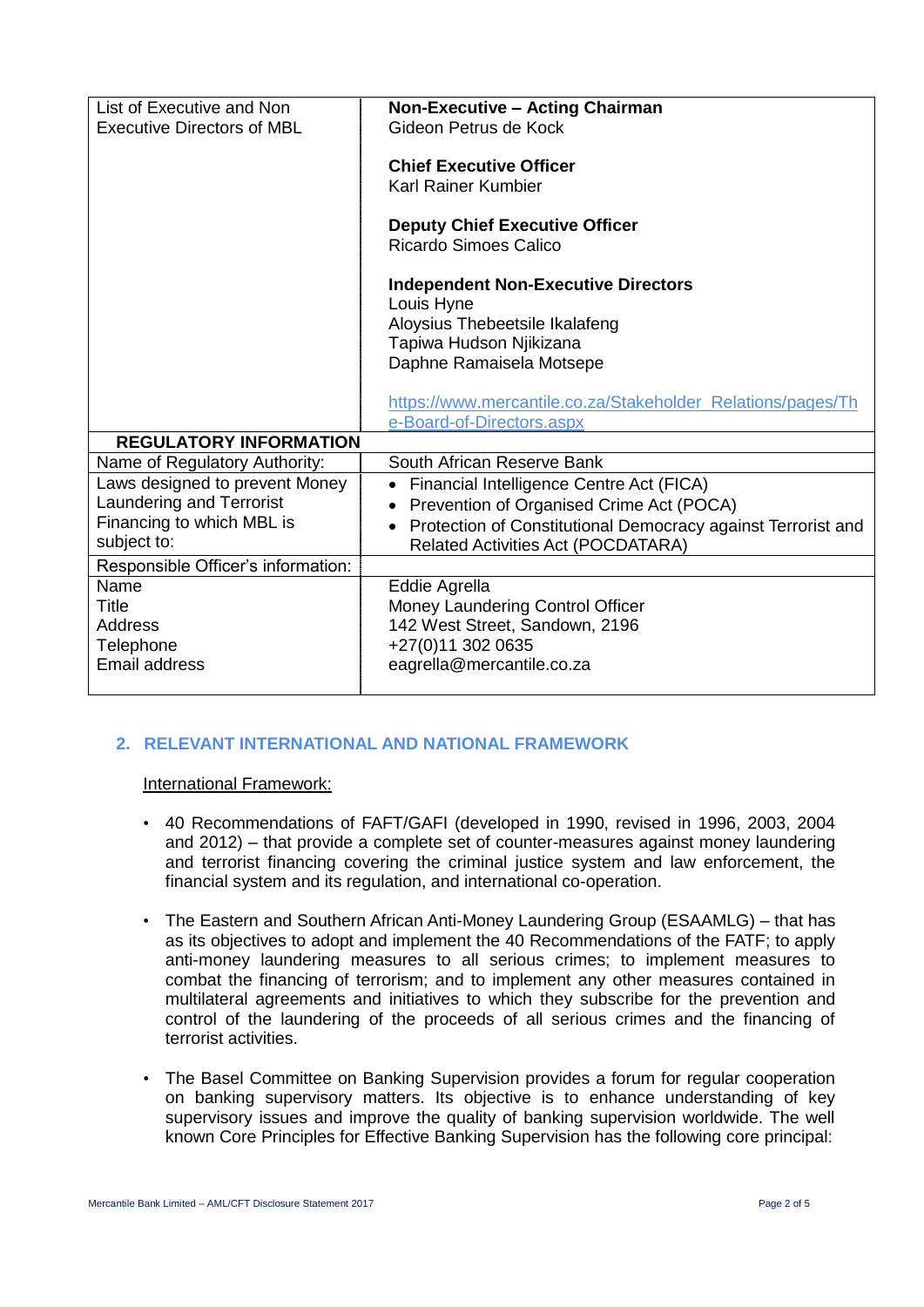#### *Core Principle 29: Abuse of financial services*

*The supervisor determines that banks have adequate policies and processes, including strict customer due diligence (CDD) rules to promote high ethical and professional standards in the financial sector and prevent the bank from being used, intentionally or unintentionally, for criminal activities*.

National Framework:

- Prevention of Organised Crime Act No. 121 of 1998 (POCA) POCA criminalises certain activities that are linked to a pattern of racketeering and creates offences relating to activities of criminal gangs. It also **criminalises money laundering** in general and creates a number of serious offences in respect of the laundering of the proceeds of a pattern of racketeering activity.
- Financial Intelligence Centre Act No. 38 of 2001 (FICA) The regulatory regime of FICA imposes 'Know Your Client', record-keeping and reporting obligations on accountable institutions. It also requires accountable institutions to adopt an AML/CFT program that reasonably identifies, mitigates and manages the risk of money laundering and terrorism financing according to the applicable legislation and to apply a risk based approach with regards to where it focuses its AML/CFT efforts.
- Protection of Constitutional Democracy against Terrorist and Related Activities Act No. 33 of 2004 (POCDATARA) POCDATARA amended FICA and POCA to ensure that these laws support not only the combating of organised crime and money laundering, but also the combating of terrorism in general and the financing of terrorist activity in particular.
- Prevention and Combating of Corrupt Activities Act No. 12 of 2004 (PreCCA) PreCCA creates a number of offences relating to corrupt activities. PreCCA furthermore creates an offence of knowingly dealing in or handling property that forms a part of gratification involved in any corrupt activity. This offence overlaps with the general money laundering offences.

## **3. ANTI-MONEY LAUNDERING AND COMBATING OF TERRORIST FINANCING MEASURES AT MBL**

MBL does not have any operations outside the borders of South Africa.

MBL has adopted internal policies, procedures and controls to ensure that it complies with AML/CFT obligations in terms of existing legislation and regulations. These policies, procedures and controls were approved by MBL's Board of Directors and are implemented in MBL's business centres, units and, where applicable, its subsidiaries.

MBL is in the process of implementing a Risk Management and Compliance Programme as envisaged in the amendments to local legislation which came into operation in October 2017. MBL expects to fully implement the programme in April 2019.

South Africa, as a member country of the ESAAMLG and the FATF, requires MBL and all its business units and centres adhere to and apply the following standards:

**Customer Due Diligence/Know Your Customer:** MBL has policies and procedures in place to comply with the obligation to identify and verify customers' particulars at the time of on-boarding and to maintain the correctness of those particulars.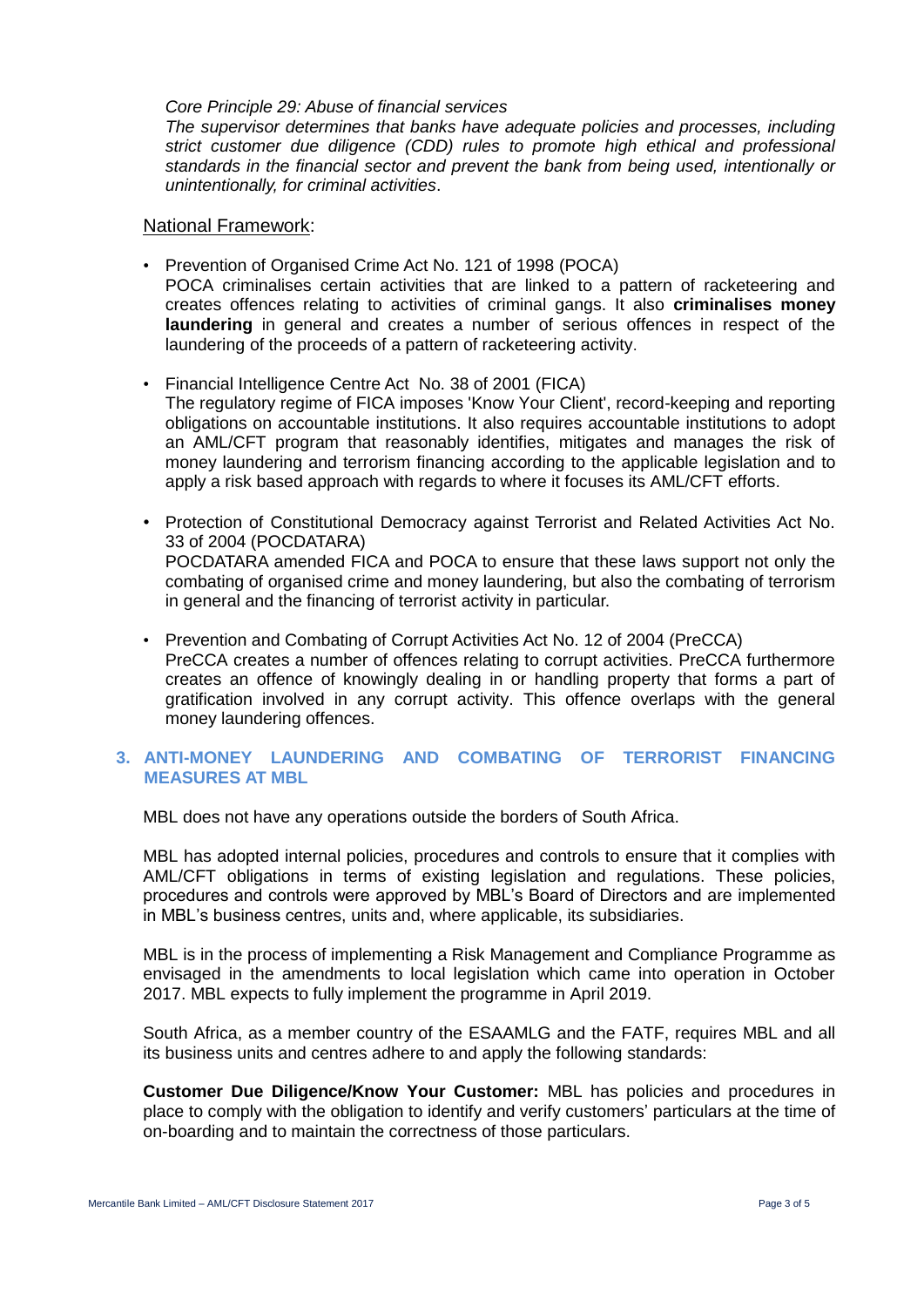**Customer name and transaction screening:** MBL filters its customer names against sanction and PEP lists daily in batch and performs transaction screening on both sender and receiver details in real time. The sanction lists include the consolidated lists maintained by the United Nations Security Council (UNSC), European Commission and the Office of Foreign Assets Control. Changes to these lists are received daily and full data records are received each month. True matches to the UNSC consolidated list requires the blocking of funds and filing a report with the local Financial Intelligence Unit. True matches on other sanction lists are dealt with on a case by case basis and transactions are either rejected, blocked, reported or relationships terminated.

**Politically Exposed Persons (PEPs):** MBL obtains senior management approval and performs enhanced due diligence and transaction screening on customers or beneficial owners who are PEPs.

**Anonymous and numbered accounts:** MBL does not provide customers with anonymous or numbered accounts.

**Record Keeping:** Records relating to customer identification and verification, transaction information, staff member details who onboard customers as well as records of reports submitted to the Financial Intelligence Centre (FIC) (South Africa's FIU - Financial Intelligence Unit) are kept to enable the reconstruction of transactions for a period of five (5) years after the execution of a transaction or after the termination of a relationship.

**Monitoring of Suspicious Activities:** Screening of customer's transactions is carried out by an IT solution through a risk-based approach and also by MBL employees.

**Reporting of Suspicious Transactions:** MBL is required to report any suspicious customer activities or transactions to the FIC. Internal policies and procedures are in place to ensure compliance with the applicable legislation and regulatory requirements.

**Reporting of cash transactions above the threshold:** MBL is required to report all cash transactions equal to or more than R25,000.00 (approx. €1,500.00) to the FIC.

**Reports of electronic transfers of money to or from South Africa:** Reporting of all cross border transactions to the FIC is in the process of being implemented by the FIC. MBL must ensure that all cross border wire transfers carry adequate sender and beneficiary information.

**Employee Training Program:** AML/CFT training is provided to all units. Staff members deployed in customer facing areas receive focused training and reminders on the detection and reporting process for suspicious or unusual activities.

**Employee due diligence:** MBL has processes that provide reasonable assurance of the identity, honesty and integrity of prospective and existing employees.

**Independent audit and compliance review function:** MBL's internal auditors and Compliance Unit conduct programs of audit and compliance tests of MBL policies and operational procedures including those applicable to AML/CFT. The audit and compliance programs are approved by the Board of Directors.